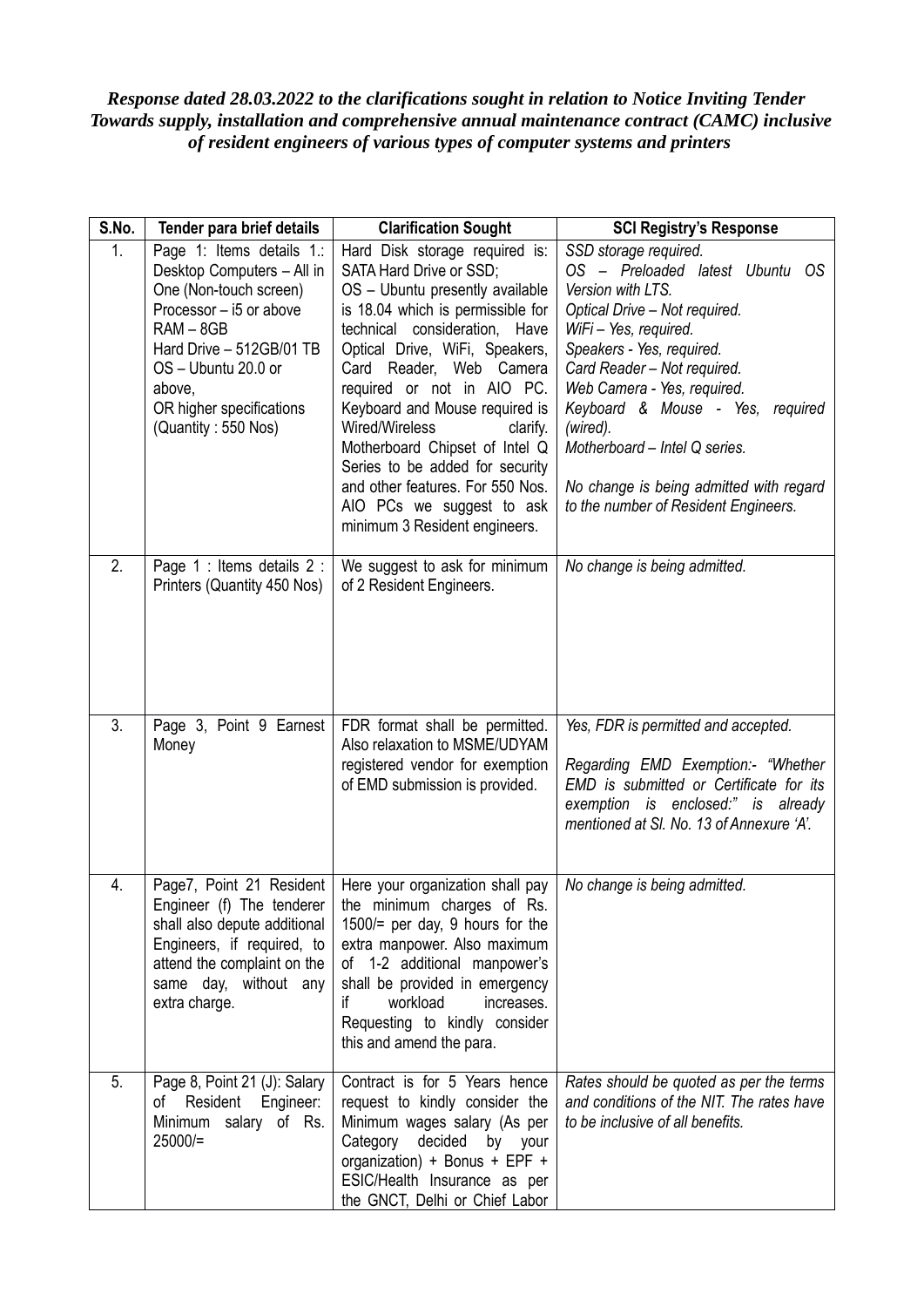## *Response dated 28.03.2022 to the clarifications sought in relation to Notice Inviting Tender Towards supply, installation and comprehensive annual maintenance contract (CAMC) inclusive of resident engineers of various types of computer systems and printers*

|     |                                                                                                                                           | Commissioner of India<br>with<br>revision as per time to time<br>announced by the concerned<br>governments.                                                                                                                                                                                                                                                                                                 |                                                                                                                                                                                                                |
|-----|-------------------------------------------------------------------------------------------------------------------------------------------|-------------------------------------------------------------------------------------------------------------------------------------------------------------------------------------------------------------------------------------------------------------------------------------------------------------------------------------------------------------------------------------------------------------|----------------------------------------------------------------------------------------------------------------------------------------------------------------------------------------------------------------|
| 6.  | Page 8 and 9, Point 22:<br>Replacement of Parts                                                                                           | Physical<br>Liquid<br>damage,<br>damage, Burnt etc shall not<br>cover under replacement of any<br>parts. This is not covered by<br>OEM also.                                                                                                                                                                                                                                                                | Kindly refer to clause 42, 22 and other<br>relevant terms and conditions of the NIT.                                                                                                                           |
| 7.  | 10,<br>Point<br>25:<br>Page<br>Security<br>Performance<br>Deposit by way of Bank<br>Guarantee/ Demand Draft.                              | FDR Format shall<br>also<br>be<br>permitted and added.                                                                                                                                                                                                                                                                                                                                                      | Please see response under the Serial<br>No.3.<br>The format of FDR should be as per<br>prevalent practice.                                                                                                     |
| 8.  | Page 11 and 12, Point 34 :<br>Asset Tags.                                                                                                 | This is to be done by the<br>successful<br>vendor<br>but<br>your<br>organization shall guide and<br>issue the format of asset tag.                                                                                                                                                                                                                                                                          | As per NIT.                                                                                                                                                                                                    |
| 9.  | Page 12, Point 36: Penalty<br>after Supply timeline 60<br>days.                                                                           | Consider the Supply timeline of<br>minimum 90days.                                                                                                                                                                                                                                                                                                                                                          | No change is being admitted.                                                                                                                                                                                   |
| 10. | 12,<br>38:<br>Point<br>Page<br>Software's<br>support<br>coverage                                                                          | The software's support shall only<br>be as per the OEMs standard<br>terms and conditions and as per<br>their process only. Any new<br>software's which is used or<br>installed<br>at latter<br>stage<br>in<br>equipments, an training/help to<br>resident engineers<br>shall<br>be<br>provided free of cost by your<br>organization/software<br>team/OEMs to coordinate and<br>provide the proper services. | Refer Clause 42 and other relevant<br>Clauses of the NIT.<br>No change is being admitted.                                                                                                                      |
| 11. | 13,<br>Point<br>Page<br>40:<br>Software/OS upgrade                                                                                        | If any charges applicable by<br>OEM than the same shall be<br>paid<br>by<br>your<br>organization<br>separately on actual.                                                                                                                                                                                                                                                                                   | Kindly refer Clause 42 and other relevant<br>Clauses of the NIT.<br>No change is being admitted.                                                                                                               |
| 12. | Page 20, Annexure<br>D:<br>Financial Bid: Column (F)<br>Price Per Unit (in Rs.)<br>+ Pay of Resident Engineer<br>during OEM Warranty GST, | The total years for AMC support<br>is 5 Years including warranty<br>period of OEM OR it is OEM<br>Warranty period + Extra 5 Years<br>AMC support, kindly clarify. Also                                                                                                                                                                                                                                      | In the introductory paragraph it has been<br>clearly notified that the NIT covers<br>throughout 05 (five) years'<br>on-site<br>Support<br>covering<br>O.E.M.<br>Technical<br>Warranty as well as Comprehensive |